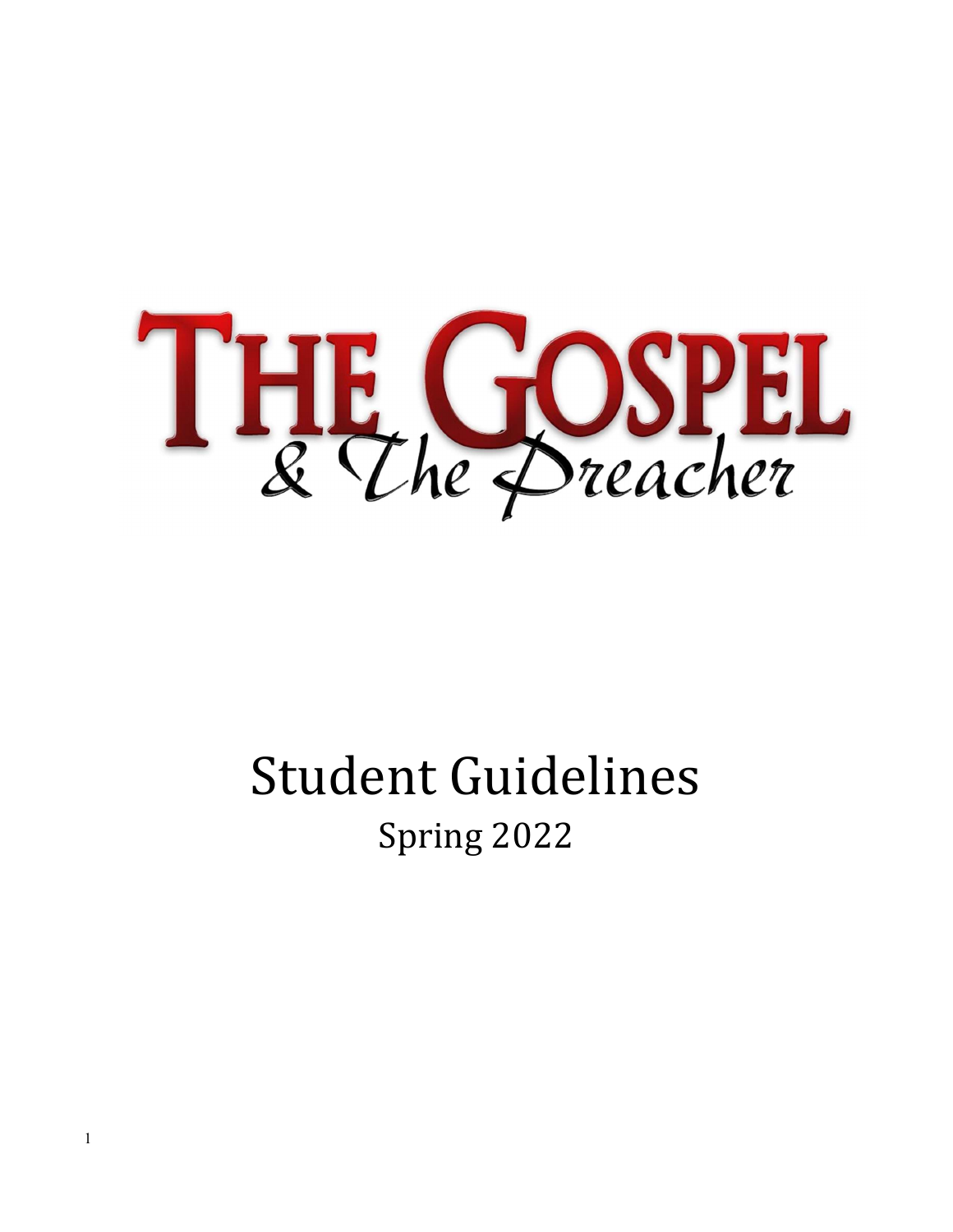## Enrollment

Anyone desiring to enroll in the The Gospel and the Preacher Bible School course can sign up in the ERC foyer. Registration information is available in the ERC foyer and also online at http://www.gpbibleschool.org. Application forms and tuition payments should be submitted to:

Eagle Rock Church Attn: G&P Registration 6810 Blacklick-Eastern Road, Pickerington, OH 43147

Applications must be received by February 24, 2022. Tuition payments must be received by March 5, 2022.

## **Tuition**

Tuition for the Bible School course is \$150 per person. The tuition must be paid in full by Saturday, March 5, 2022 in order to attend the classes. Tuition is nonrefundable. Payment plans are available, please contact the Gospel and The Preacher Bible School for more information staff@gpbibleschool.org.

#### Access to Online Sessions

All students will be given access to the GP Portal where they will watch videos, receive and submit homework assignments, and track their grades. The video stream of each week's class will be available on the website for a seven-day period (Saturday – Friday). Each week the videos will post 9:00 am Eastern Standard Time. After midnight on Friday, the video stream will no longer be available. The video streams should only be viewed by students currently enrolled in The Gospel and the Preacher online course.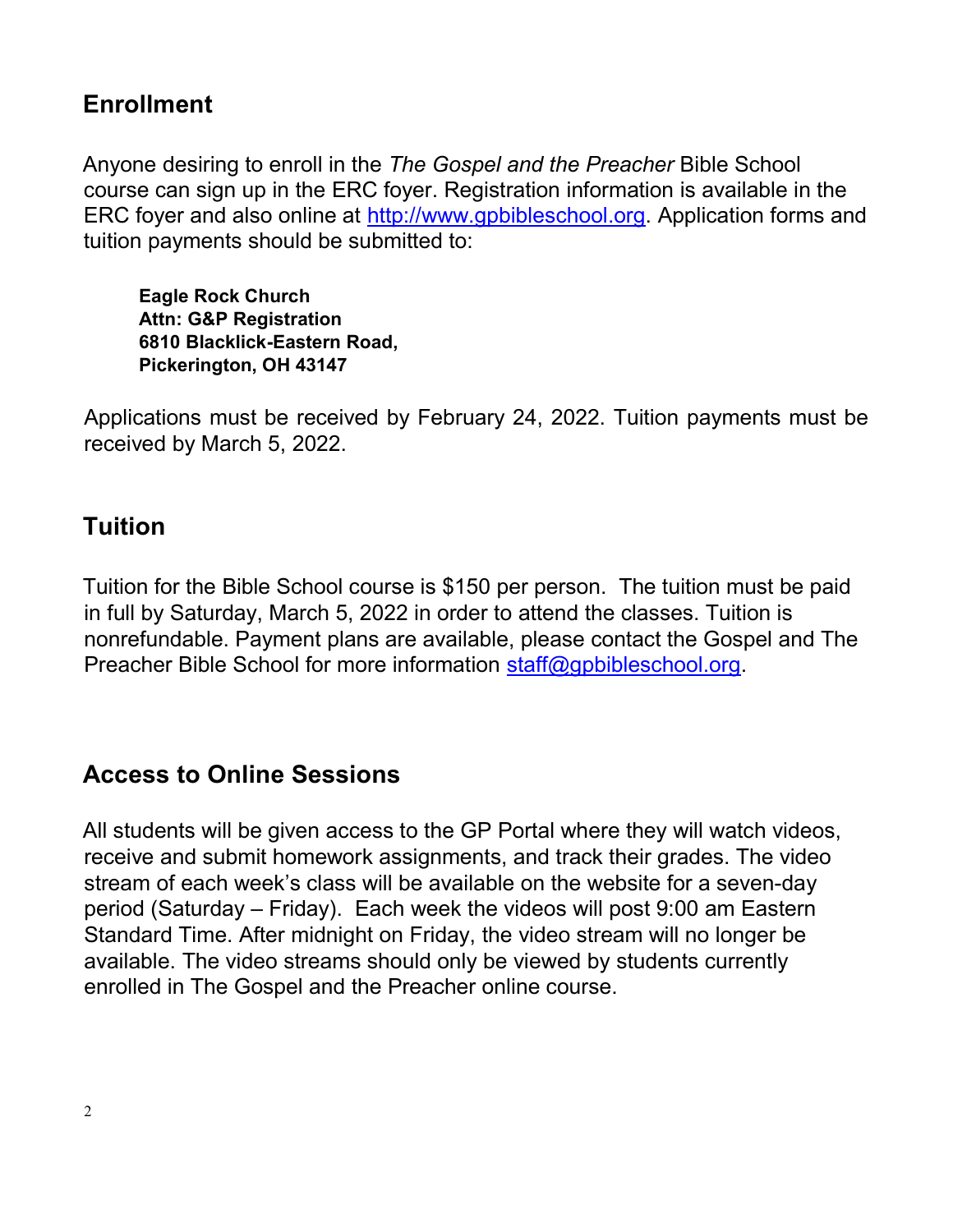# Online Assignments

All students will be given access to the GP Portal where they will watch videos, receive and submit homework assignments, and track their grades. The video stream of each week's class will be available on the website for a seven-day period (Saturday – Friday). Each week the videos will post 9:00 am Eastern Standard Time. After midnight on Friday, the video stream will no longer be available. The video streams should only be viewed by students currently enrolled in The Gospel and the Preacher online course.

## **Attendance**

Since GP will be online, attendance will be tracked by logins into the portal. It is not necessary that you login on Saturday morning, but instead you can login to the GP Portal sometime during the week that works with your schedule.

We want to make sure everyone is successful and is able to get all that the Lord has for them from these courses. Please let your advisor know if you experience any technical difficulties. You can also send an email to staff@gpbibleschool.org.

# Student Code of Honor

A Certificate of Completion will only be given to those who successfully complete the requirements of the course. It signifies that you have pressed into the things of God, submitted to the purposeful requirements given by leadership, and allowed the Holy Spirit to shape and mold you during this season of transformation and consecration. If you are unable to meet the requirements for a Certificate of Completion, you may continue to attend classes, but you will not be issued a Certificate of Completion and tuition will not be refunded.

# Certificate of Completion

A Certificate of Completion will only be given to those who successfully complete the requirements of the course. It signifies that you have pressed into the things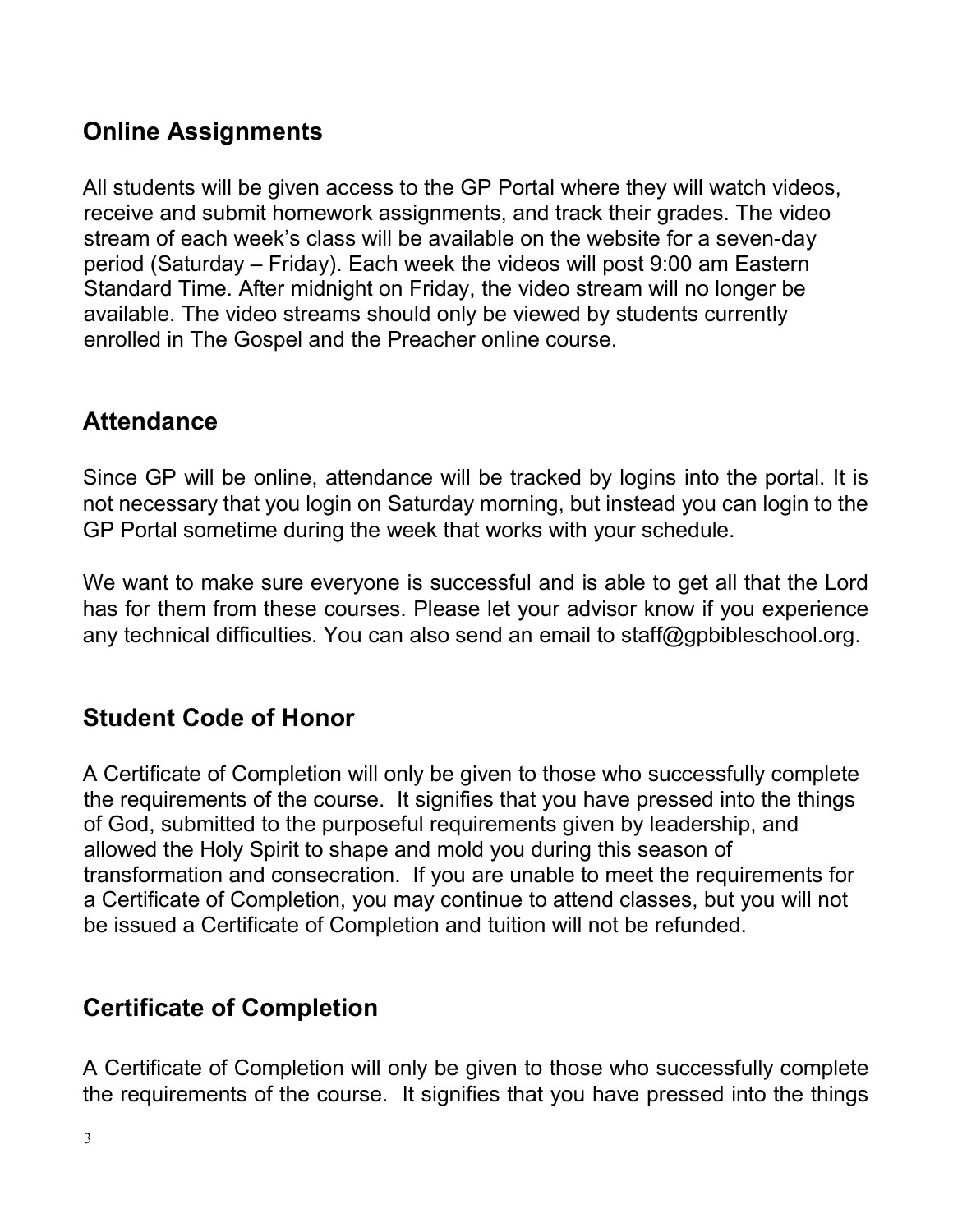of God, submitted to the purposeful requirements given by leadership, and allowed the Holy Spirit to shape and mold you during this season of transformation and consecration. If you are unable to meet the requirements for a Certificate of Completion, you may continue to attend classes, but you will not be issued a Certificate of Completion and tuition will not be refunded.

# Purpose for Spiritual Disciplines

These guidelines are for the purpose of establishing Godly values and disciplines in your life and the means of attaining a spirit of excellence. Our goal is to remove all excuses and mindsets that leave room for excuses in our lives. What we make excuses for will result in us no longer placing value in the things of the kingdom of God. What we become familiar with and lose value in will ultimately leave our lives. However, what we sacrifice for will be highly valued, and what we highly value in the Kingdom of God will increase our capacity to receive more from God! Remember the parable of the Pearl of Great Price:

Matthew 13:45-46 (NIV) "Again, the kingdom of heaven is like a merchant looking for fine pearls. When he found one of great value, he went away and sold everything he had and bought it."

This is an excellent opportunity to "sell-out" for the best that God desires for you! Let's place great value in all that is within His kingdom and get it into your possession!

#### Technical Requirements

A high-speed internet connection is required in order avoid technical problems and buffering while viewing the online video streams. Each online student will be assigned a username and password for accessing the video streams. It is the student's responsibility to test his/her login prior to the first day of class in order to ensure successful login.

#### Basic Requirements:

- A dual core or quad core processor of 2.0 GHz or faster
- A current anti-virus application
- 8GB RAM or greater